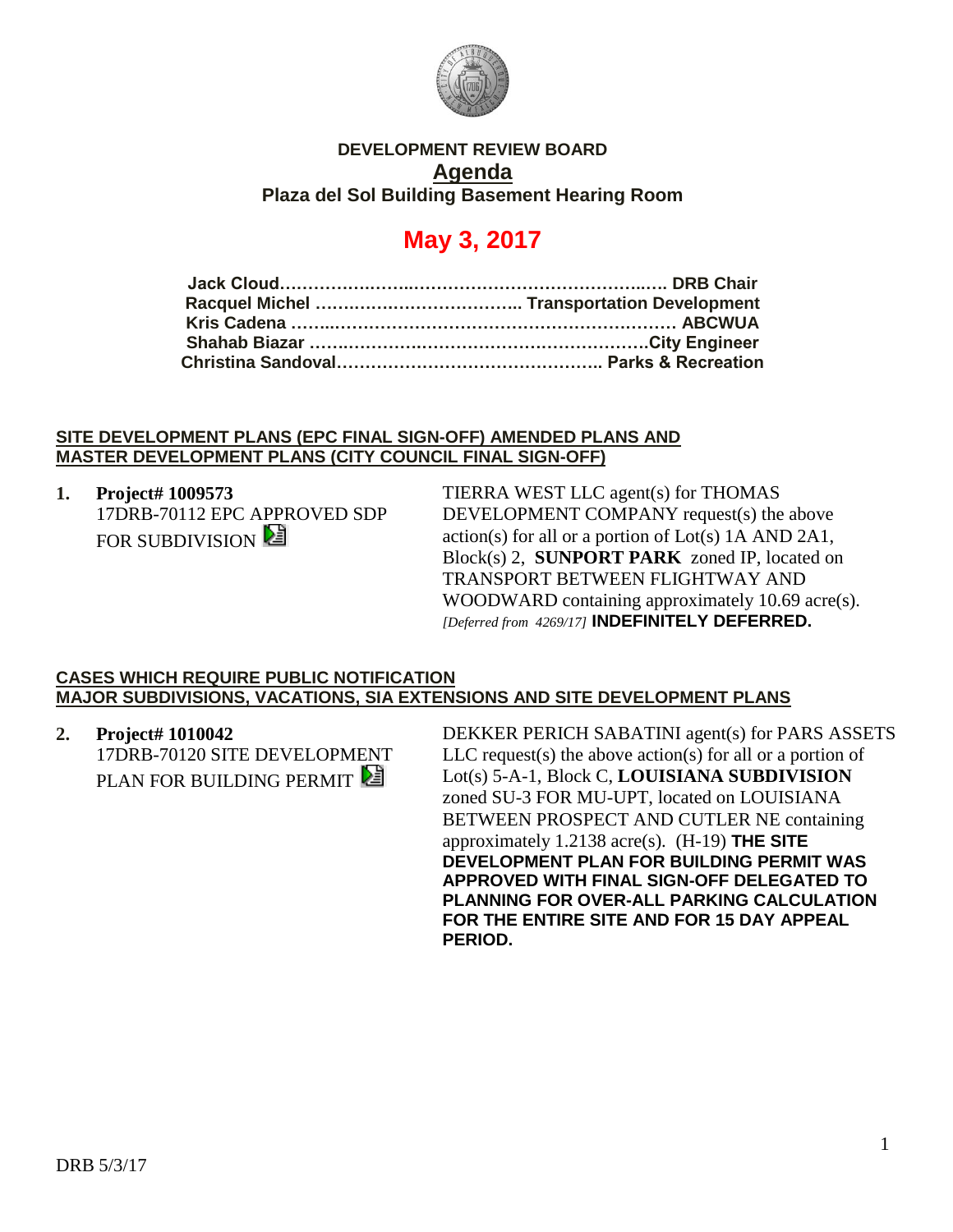- **3. Project# 1011195** 17DRB-70098 VACATION OF PUBLIC RIGHT-OF-WAY
- requests the referenced/ above action for the East-West Alley in Block 2 (Tracts A & B), **LA MESA SUBDIVISION** zoned C-2, located on the north side CENTRAL AVE NE between ALCAZAR ST NE and CHAMA ST NE containing approximately .8587 acre(s). (K-19) **DEFERRED TO 5/10/17.**

BOB LOPEZ agent for SERGIO & AZUCENA VALLES

- **4. Project# 1000762** 17DRB-70099 SITE DEVELOPMENT PLAN FOR BUILDING PERMIT
- **5. Project# 1010675**

17DRB-70063 EASEMENT VACATIONS 17DRB-70064 PRELIM/ FINAL PLAT 17DRB-70069 SITE DEVELOPMENT PLAN FOR SUBDIVISION 17DRB-70070 SITE DEVELOPMENT PLAN FOR BUILDING PERMIT

MULLEN HELLER ARCHITECTURE agents for THR PROPERTIES request the referenced/ above action for Lot 10-A-1, Block D, **ALBUQUERQUE WEST SUBDIVISION** zoned SU-1/ PDA, located on the southwest corner of NUNZIO AVE NW and EAGLE RANCH RD NW containing approximately 1 acre. (C-12) **DEFERRED TO 5/24/17.**

SURV-TEK INC and MODULUS ARCHITECTS INC agents for PALOMAS EQUITIES LLC request the referenced/ above actions for Lots 5-A and 28-32, Block 11, **NORTH ALBUQUERQUE ACRES Tract A, Unit A,** zoned C-1/ or SU-2/RC, located on the southeast corner of PASEO DEL NORTE NE and SAN PEDRO DR NE containing approximately 6.7 acres. (D-18) *[Deferred from 3/29/17, 4/19/17]* **DEFERRED TO 5/10/17**

## **MINOR PLATS, FINAL (MAJOR) PLATS, AMENDED PLATS AND PLANS**

**6. Project# 1009605** 17DRB-70044 MINOR - FINAL PLAT APPROVAL<sup>[24]</sup>

SURV-TEK INC and DESIGN GROUP agent(s) for GREATER ALBUQUERQUE HOUSING PARTNERSHIP request(s) the above action(s) for all or a portion of Lot(s) 1- 12, Block 60/18, **NM TOWN CO TOWNSITE/ RAYNOLDS ADD** zoned SU-3, located on SILVER BETWEEN 9TH ST AND 8TH ST SW containing approximately .98 acre(s). (K-13) ) *[Deferred on 3/29/17]* **THE FINAL PLAT WAS APROVED WITH FINAL SIGN-OFF DELEGATED TO**

**7. Project# 1010879**

17DRB-70119 MINOR - PRELIMINARY/ FINAL PLAT APPROVAL **E** 

BOHANNAN HUSTON INC agent(s) for TITAN DEVELOPMENT CENTER LAND, LLC request(s) the above action(s) for all or a portion of Block(s) 3-6 AND 21, **BROWNWELL & LAIL'S HIGHLAND ADDITION** zoned SU-2, located on NE CORNER OF CENTRAL AND I-25 containing approximately 11.6 acre(s). (K-15) **DEFERRED TO 5/17/17.**